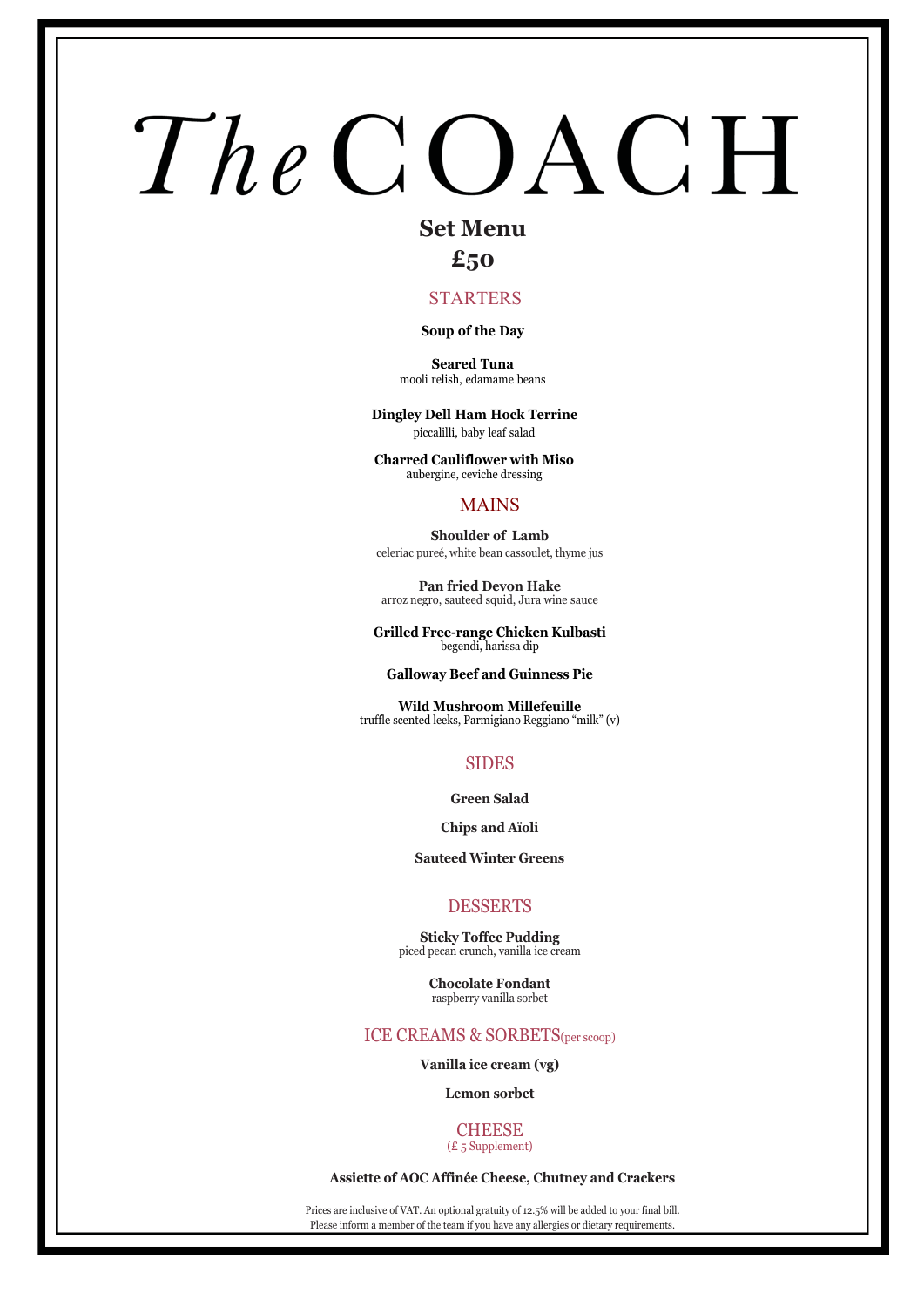# **Sharing Menu**

**£50**

# **STARTERS**

**Provençale Niçoise Aioli, Anchoyade** Artichoke, raw vegetable, peppers, aubergine dip, Broad bean dip

**Assiette of Corsican & Spanish & Italian cured meats** Selection of Artisan bread, pickle, chutney and salad

## **MAINS**

**Grilled Lemon Thyme marinated Small Boat Sea Bream** Vierge sauce scented with lemon zest, Spanish fabadas con chorizo

**Daube Provençale with Green Olive & Confit Garlic** Thyme scented new potatoes

# **DESSERTS**

## **Sevilla Crème Brulée**

Shortbread with vanilla & olive powder

**Menton Lemon Tart with Nyons Olive Oil**

Prices are inclusive of VAT. An optional gratuity of 12.5% will be added to your final bill. Please inform a member of the team if you have any allergies or dietary requirements.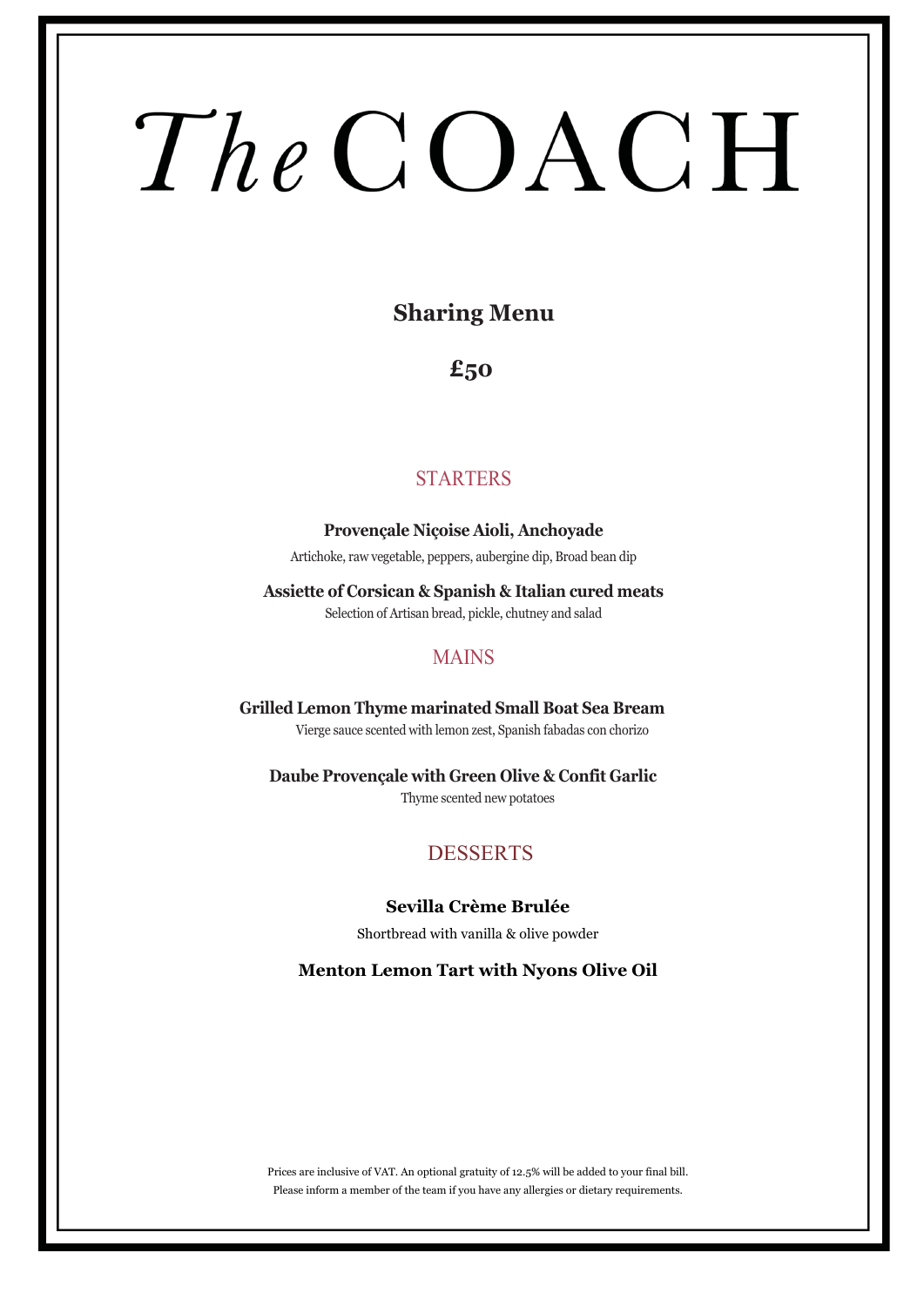# **Sharing Menu**

# **£85**

## STARTERS

**Home Smoked Lock Duart Salmon**  Horseradish may & heritage baby beets

> **Iranian Lamb Kofte** Minted yogurt, flat bread

**Baked Normandy Camembert**  Sourdough bread, chutney

**New England Lobster Roll**

**Seasonal Mezze Platters**

## MAINS

 **Limousin Hanger Steak** Choron sauce

**Wild Rod Line Bass** Vierge sauce, wet garlic, saffron mayo

**Baked Aubergine & Broccoli** Tahini, habanero chilli, menton lemon dressing

> **West Africa Jollof Rice** Coriander

### **SIDES**

**Baked Creamy Crushed Potatoes with Alsace** 

**Bacon French Fine Bean Salad, Shallot**

**Mixed Baby Leaves**

## DESSERTS

**Miso Caramel & Black Sesame Millefeuille** Pineapple carpaccio

**Salted Caramel & Whiskey Chiffon Cake** Chocolate crème

Prices are inclusive of VAT. An optional gratuity of 12.5% will be added to your final bill. Please inform a member of the team if you have any allergies or dietary requirements